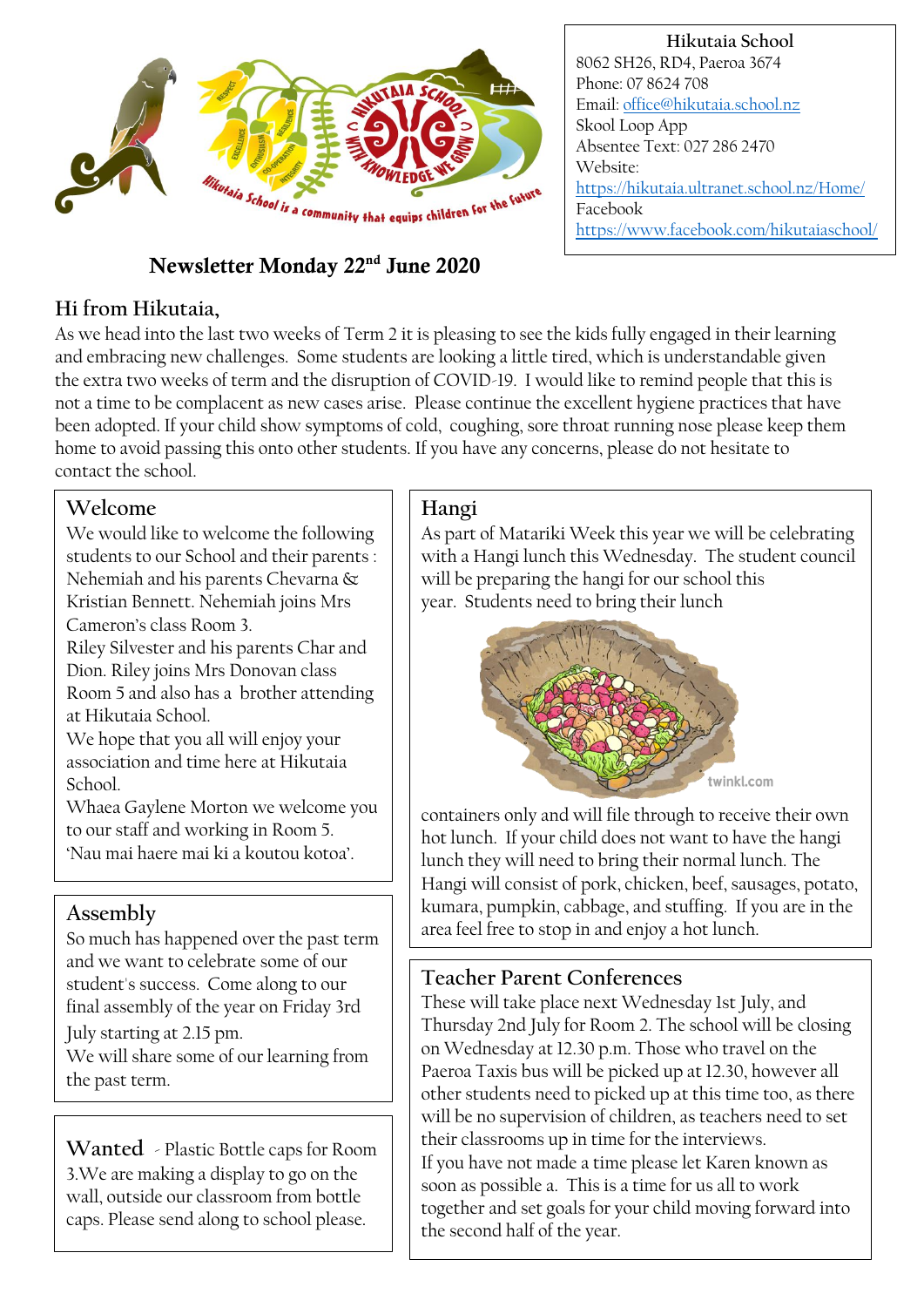

**Re-Cylcling** – Classes are collecting recycleable items for their wearable arts projects e.g. old CD's, plastic, paper, etc… anything that can be made to be worn.. If you have any of these items around the house please send to school with your child.

### **Slinks Collection 2020**

It's that time again! Slinks collections will start Sunday 5<sup>th</sup> July this year.

Each year we are able to collect the 'slinks' for Wallace Corporation. This is a great fundraiser for the school bringing in around \$4000.00 each year.This involves a couple of parents driving around some farms with a trailer and picking up their 'slinks' (expired calves) and dropping them to a trailer on farms with a trailer on Ferry Road. Each run takes about 1-1 ½ hours.

The more volunteers we have means you should be rostered on every 2 weeks, so we need all the help we can get to spread the workload.

Please fill in the slip below and return to the school with what suits you. You can just call into the office and let Karen know or email me at [r.pcox@xtra.co.nz](mailto:r.pcox@xtra.co.nz)

If you don't have a trailer or are new to this we will match you up with someone who knows the ropes. If you would like to be paired with someone specific just let us know. Any queries please phone Bevan Robinson 027 208 8795 or Jake Perry 021 846 810 slinks Co-ordinators.

| able to help with the slink collection on:                             |        |  |
|------------------------------------------------------------------------|--------|--|
| Any day, Sunday, Wednesday or Friday                                   | Yes/No |  |
| Sunday only<br>$\bullet$                                               | Yes/No |  |
| • Wednesday only                                                       | Yes/No |  |
| Friday only<br>$\bullet$                                               | Yes/No |  |
| • I do not have a trailer/ute but can still help                       | Yes/No |  |
| • I would like to be paired up with someone who has done slinks before |        |  |

Signed: ……………………………………………. Mobile: ……………………………………….

# **Kia Ora Whanau,**

**This is an outline of the updated and latest developments from Paeroa Netball Centre.**

Due to the recent events and situations regarding Covid-19 the Centre has decided it will delay the start of the Primary netball season. The start date for the season will be the first week of Term **3 (Thursday 23rd July)** and run for 4 weeks (6 weeks depending on weather).

There were many aspects to consider and the decision was not straight forward or easy. However, at the forefront of the decision was that the centre would like to give students the opportunity to participate in some form of netball this year.

Therefore the season will include the following:

- **Will start on Thursday 23rd July** and run for 4 weeks. **Yr1-4 3.30 – 4.30 p.m**. & **Yr 5-8 4.35 – 5.45 p.m.**
- There are no fees or subs for any children for 2020 those who have paid the school please let Karen know and send an account for reimbursement to be paid to.
- There will be no school teams as such children turn up and give it a go. They will be grouped into their year levels where they will do 30 mins of skills/drills/warm-ups, then move into a fun game for approx 30 mins.



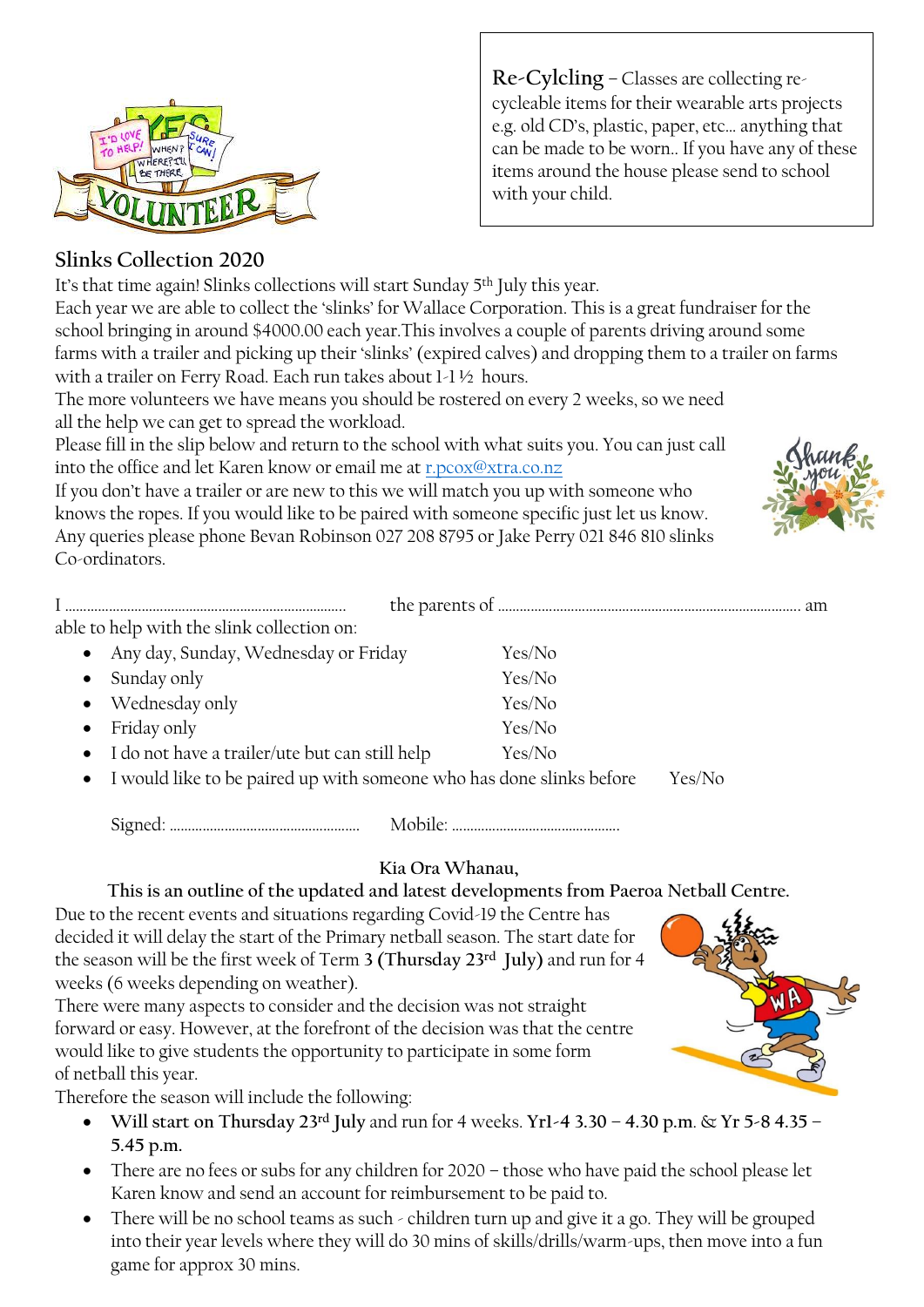- There will be strict health and safety guidelines E.g. contact tracing will be required (fill in name and phone number on a form at the gate), sanitising, entry and exit points.
- 2020 will be all about developing skills, having fun and giving it a go.

I will send out more information about times when this becomes available.

- What we do require is parents who are willing to help/assist with the age groups. We have people who will have volunteered to run the sessions, but we will need a few extra hands to make it run smoothly and be manageable (there will be too many children for one person to manage). Pretty please if you can assist in any way contact me via email/text.
- The centre has also asked for an indication of the children who plan on attending, so they can organise accordingly, so if your child has already registered for netball I will assume they are still keen unless I hear from you.
- Any questions/queries please contact me (Olivia)
- PS: The netball centre would also like feedback on whether any of you would like to see an adult competition commence (at level 1).

### **Hikutaia School Agricultural Day**



Last week Rose Walmsley attended the AGM Ohinemuri Group Day Meeting at Puriri School.

Hikutaia School will be hosting the annual Group Day this year.

Agricultural Day for Hikutaia School will be held on Wednesday 14th October and Group Day Friday 16th October.

Calves will be added to School programmes as long as the schools are confident in managing the restrictions required for Mycoplasma bovis.

| <b>School Pepeha</b>                                                              |                              |  |
|-----------------------------------------------------------------------------------|------------------------------|--|
| Ka tangi te titi                                                                  | The Titi is calling          |  |
| Ka tangi te kaka                                                                  | The Kaka is calling          |  |
| Ka tangi hoki ahau                                                                | And I wish to call           |  |
| Tihei mauri ora                                                                   | Behold there is life         |  |
| Ko Whaka Moehau te maunga                                                         | Whaka Moehau is our mountain |  |
| Ko Hikutaia te awa                                                                | Hikutaia is our river        |  |
| Ko Tikapa te moana                                                                | Tikapa is our sea            |  |
| Ko Hikutaia te marae                                                              | Hikutaia is our Marae        |  |
| Ko Ngati pu te iwi                                                                | Ngati Pu is our iwi          |  |
| Ko Hikutaia te kura                                                               | Hikutaia is our School       |  |
| Ko (insert name) ahau                                                             | I am                         |  |
| Nõ reira                                                                          | Therefore                    |  |
| Tēnā koutou, tēnā koutou, tēnā tātou katoa Greetings, greetings, greetings to you | all.                         |  |



# **Free Mobile Ear Clinic Service – Term 3 2020**

Paeroa – Plunket Rooms Cnr Wharf & Marshall Streets Thursday 23rd July from 11.00 a.m. to 12.30 p.m.

Thames – Thames Hospital Clinical Centre Friday 14th August appointments only. Phone 07 838 3565 ext 22094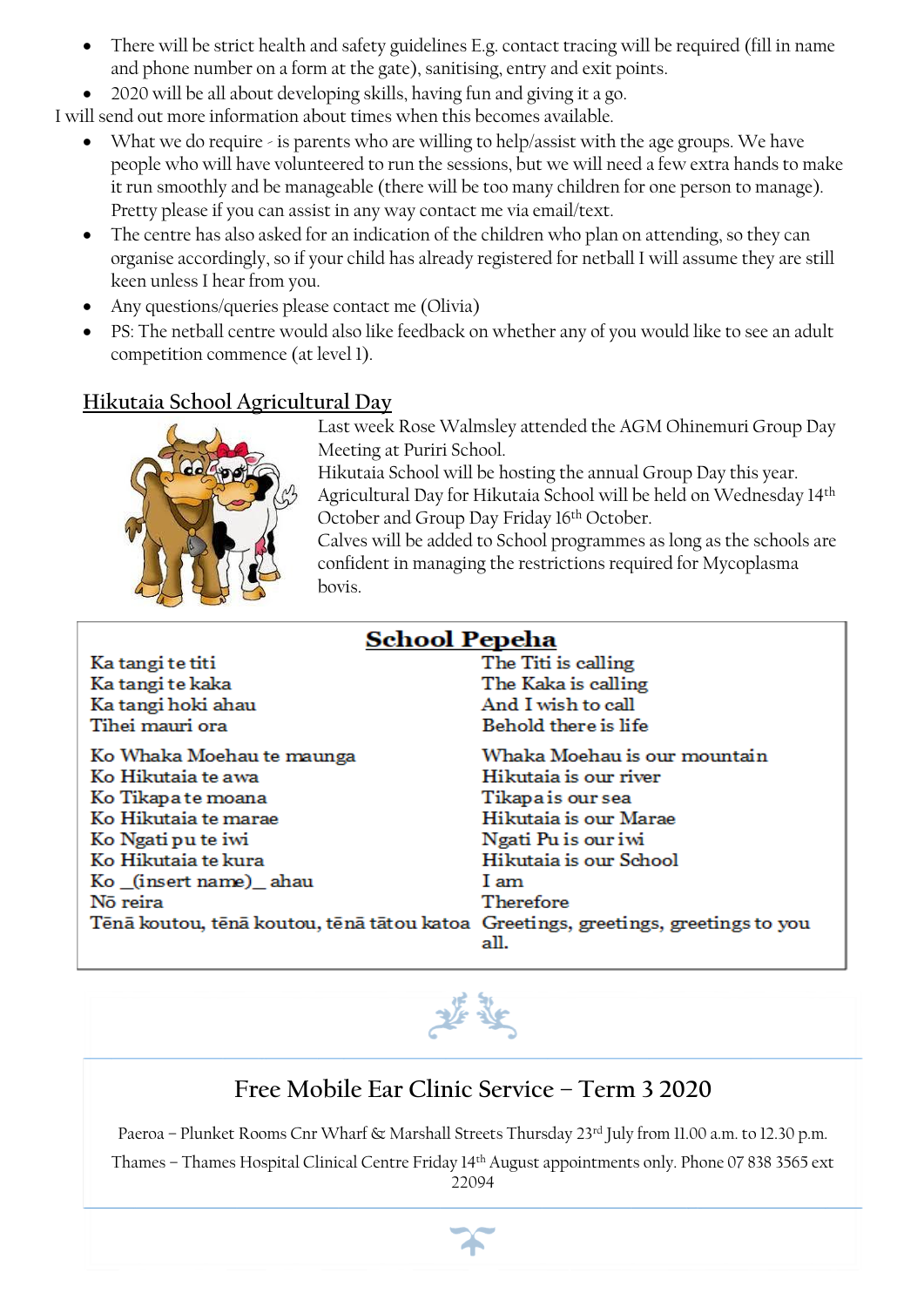

## **Noah Yokota Music Tuition – Hikutaia School**

If your child is interested in learning to play guitar, drums, ukulele, recorder, piano or keyboard Noah comes into our school to teach students. She is extremely talented and confident with using music technology and has a wonderful enthusiasm for music catering for individual needs of each student.

You can contact Noah via emai[l noah.nzmsm@gmail.com](mailto:noah.nzmsm@gmail.com) or mobile 020 418 005 44. Fees are for solo lesson or buddy lessons.



### **Music Tuition is starting up post Covid lockdown on Tuesday, 23rd June**

Paeroa Cooperating Parish, 2 Mackay Street, Paeroa 4 – 5 pm Every Tuesday in school term. Tutors available in Guitar, Keyboard, Ukulele, Saxophone, Flute, Trombone, Drums, Clarinet, Trumpet and Harmonica Some instruments are available for hire. All welcome. Entry gold coin donation.

### **2020 TV Hockey – Primary School Season**

Primary Schools Hockey will be held next term for 8 weeks.

- Year 7  $\&$  8 play 11 a-side full turf with 10 players plus a goalie in goalie gear. They play week nights. They play 25minute halves with a 4 minute halftime break (54 minutes).
- Year 5  $\&$  6 play 7 a-side ½ turf 6 players and a goalie in goalie gear. They play Saturday mornings. They play  $4 \times 10$  minutes with  $3 \times 2$  minute breaks (46 minutes).
- Year 3  $\&$  4 and Year 1  $\&$  2 6 a-side ¼ turf and also play Saturday mornings. Play time for Year 3  $\&$  4 are 4 x 10 mins with 3 x 2 min breaks (46 minutes) and Year 1  $\&$  2 3 x 10 minutes with 2 x 2 minute breaks (34 minutes).

Fees are still being determined.

If a student is looking for a team to play in please email [jmb@valleyhockey.org.nz](mailto:jmb@valleyhockey.org.nz)



The 2-day Development Camp:

- Experienced Coaching
- Court specific skills
- Netball Specific fitness sessions
- Speed and explosive movements
- Injury Prevention and Recovery knowledge
- Nutrition workshops
- **Dates:**
	- $\bullet$  13th & 14th July Year  $7 9$
	- 15th & 16th July Year 10 13

**Venue:** Hamilton City Netball Centre

**Time:** 9am – 3pm **Cost:** \$100

If you have any queries contact us [admin@netballhamilton.org.nz](http://admin@netballhamilton.org.nz/)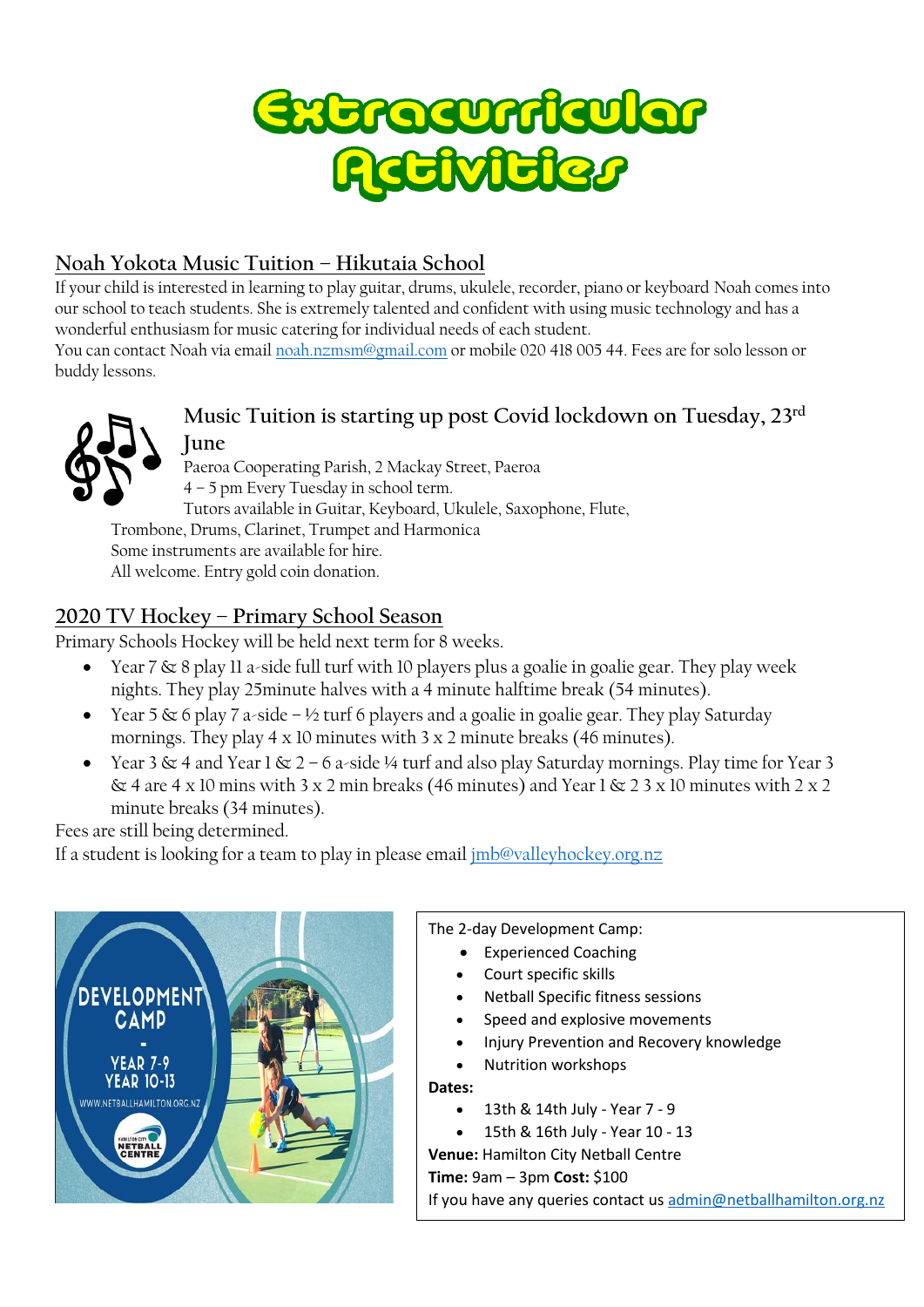